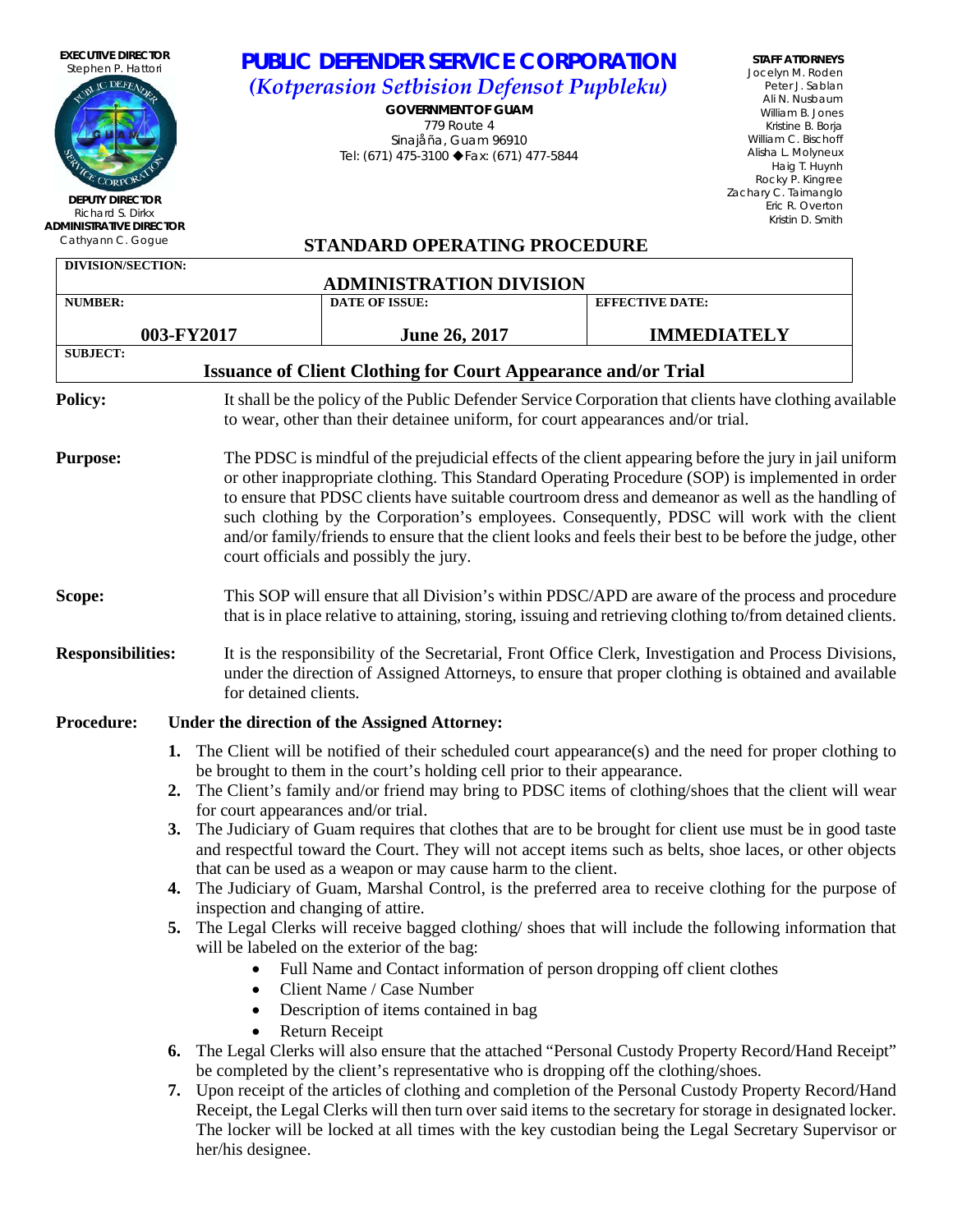- **8.** The day before the court appearance, the secretary will prepare the client's clothes for transport to the court by the Investigation Division. Should there be an unavailable Investigator to transport the clothing/shoes to court, the Process Division will serve as the backup.
- **9.** After the court appearance, the assigned secretary will request that Investigation or Process obtain the personal effects of the clients, as described in the attached, and transport it back to the office. If no family/friend is present for the client, then the Secretary will coordinate retrieval of the clothes/shoes to come back to the office. The initial check in sheet will ensure that all articles provided are returned to PDSC.
- **10.** Upon completion of the court appearance for said client, all personal belongings will be held by PDSC for no more than ten (10) work days. Should items be left in the office beyond the 10-day period prescribed, the clients personal belongings will be destroyed or donated to a charitable organization

(end)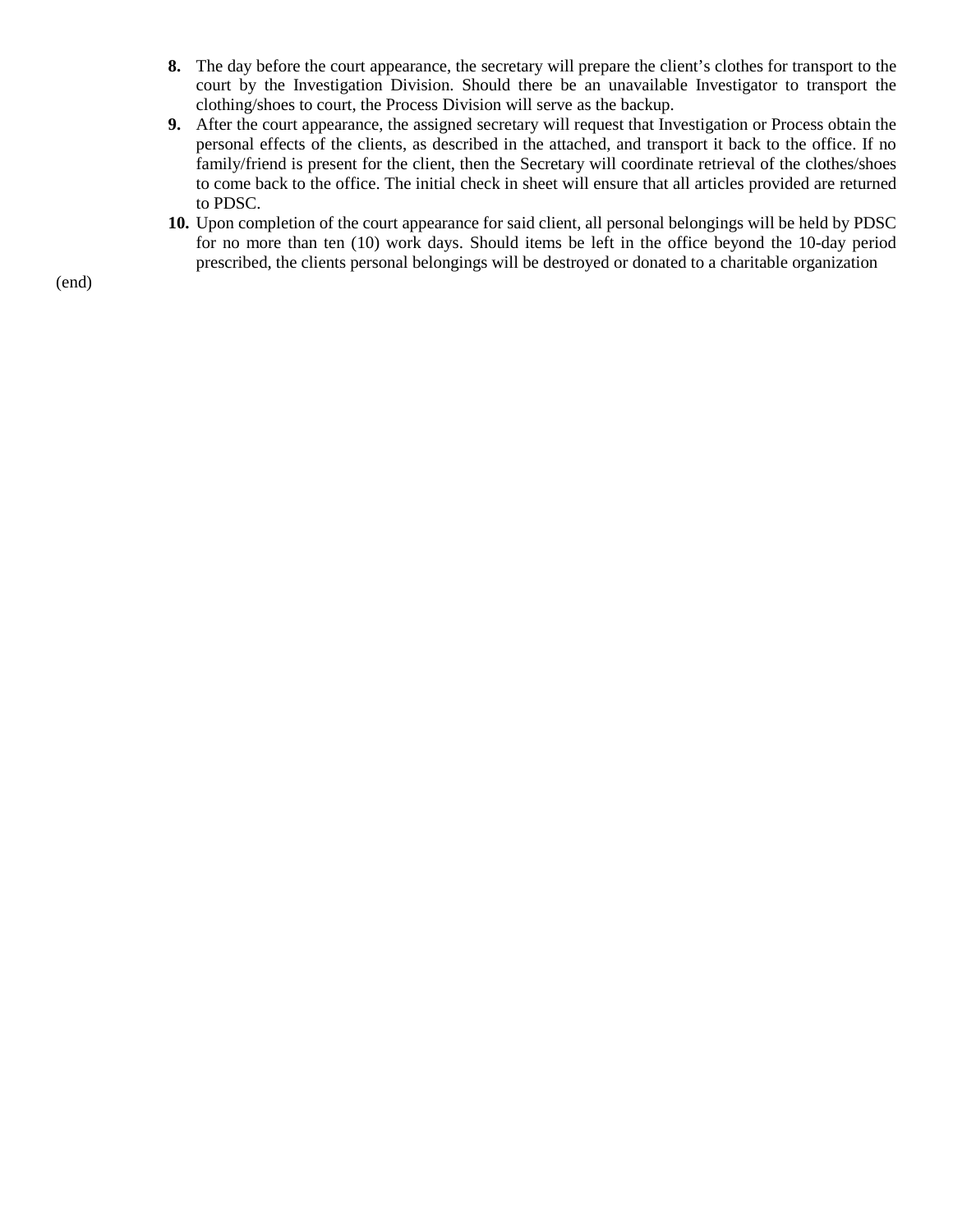| <b>PUBLIC DEFENDER SERVICE CORPORATION</b>     |
|------------------------------------------------|
| 'BAANAL AUATARV BRABERTV BEAARR (ILANIB BEAFI) |

|                                          | PERSONAL CUSTODY PROPERTY RECORD/HAND RECEIPT                                                                                                                                                                                  |             |                                             |                                                     |                                      |                         |
|------------------------------------------|--------------------------------------------------------------------------------------------------------------------------------------------------------------------------------------------------------------------------------|-------------|---------------------------------------------|-----------------------------------------------------|--------------------------------------|-------------------------|
| <b>PROPERTY RECEIVED BY:</b>             |                                                                                                                                                                                                                                |             |                                             | <b>CLIENT NAME / CASE NO.:</b>                      | <b>CONTACT</b><br><b>INFORMATION</b> | <b>DATE RECEIVED:</b>   |
| NAME: (LAST)                             | (FIRST)                                                                                                                                                                                                                        | (M.I.)      |                                             |                                                     |                                      |                         |
| Statement of Responsibility:             | Please note that the clothing, which may include foot wear, is for the sole use of the client identified above. The Public Defender Service Corporation will transport the clothes to the Judiciary of Guam for the client's u |             |                                             |                                                     |                                      |                         |
| ASSIGNED PDSC NO.                        | <b>DESCRIPTION</b><br>(INCLUDE BRAND, COLOR, STYE, SIZE AND/OR ACCESSORIES)                                                                                                                                                    |             |                                             |                                                     |                                      | COST                    |
|                                          |                                                                                                                                                                                                                                |             |                                             |                                                     |                                      |                         |
|                                          |                                                                                                                                                                                                                                |             |                                             |                                                     |                                      |                         |
|                                          |                                                                                                                                                                                                                                |             |                                             |                                                     |                                      |                         |
|                                          |                                                                                                                                                                                                                                |             |                                             |                                                     |                                      |                         |
|                                          |                                                                                                                                                                                                                                |             |                                             |                                                     |                                      |                         |
|                                          |                                                                                                                                                                                                                                |             |                                             |                                                     |                                      |                         |
|                                          |                                                                                                                                                                                                                                |             |                                             |                                                     |                                      |                         |
|                                          |                                                                                                                                                                                                                                |             |                                             |                                                     |                                      |                         |
|                                          |                                                                                                                                                                                                                                |             |                                             |                                                     |                                      |                         |
|                                          |                                                                                                                                                                                                                                |             |                                             |                                                     |                                      |                         |
|                                          |                                                                                                                                                                                                                                |             |                                             |                                                     |                                      |                         |
|                                          |                                                                                                                                                                                                                                |             |                                             |                                                     |                                      |                         |
|                                          |                                                                                                                                                                                                                                |             |                                             |                                                     |                                      |                         |
|                                          |                                                                                                                                                                                                                                |             |                                             |                                                     |                                      |                         |
|                                          |                                                                                                                                                                                                                                |             |                                             |                                                     |                                      |                         |
|                                          |                                                                                                                                                                                                                                |             |                                             |                                                     |                                      |                         |
|                                          |                                                                                                                                                                                                                                |             |                                             |                                                     |                                      |                         |
|                                          |                                                                                                                                                                                                                                |             |                                             |                                                     |                                      |                         |
|                                          |                                                                                                                                                                                                                                |             |                                             |                                                     |                                      |                         |
| NAME OF PDSC EMPLOYEE RECEIVING PROPERTY |                                                                                                                                                                                                                                | EXT. NO.    |                                             | ITEMS ARE TO BE RETURNED TO:<br><b>NAME (PRINT)</b> |                                      | FINAL DATE FOR PICK-UP: |
| <b>SIGNATURE:</b>                        |                                                                                                                                                                                                                                | <b>DATE</b> |                                             |                                                     |                                      |                         |
|                                          |                                                                                                                                                                                                                                |             |                                             |                                                     |                                      |                         |
| NAME OF ISSUING PROPERTY CUSTODIAN:      |                                                                                                                                                                                                                                |             | <b>RETURNED:</b>                            |                                                     | <b>DATE</b>                          |                         |
| <b>SIGNATURE:</b>                        |                                                                                                                                                                                                                                | <b>DATE</b> | RECEIVED - SIGNATURE OF PROPERTY CUSTODIAN: |                                                     |                                      |                         |
|                                          |                                                                                                                                                                                                                                |             |                                             |                                                     |                                      |                         |